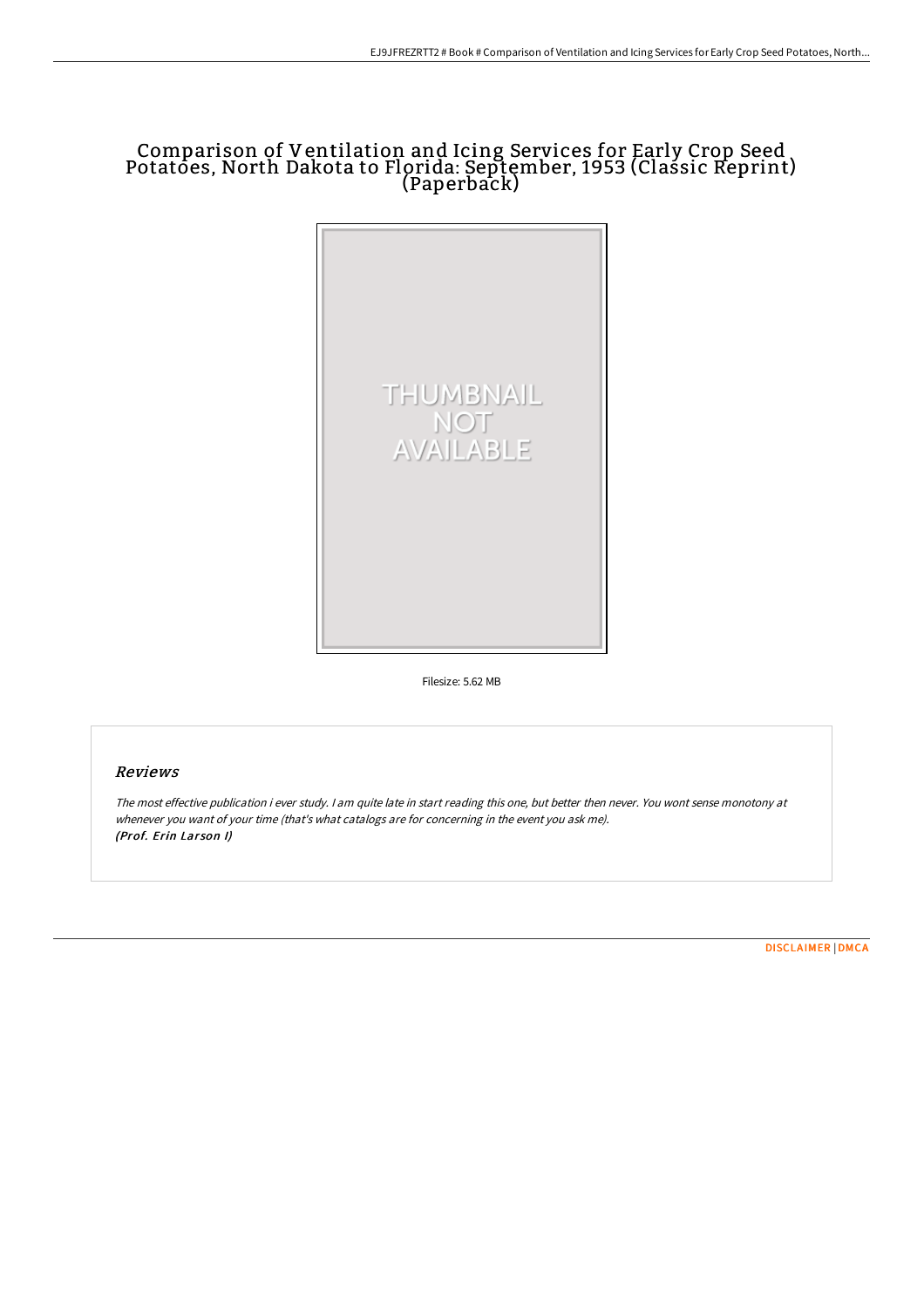## COMPARISON OF VENTILATION AND ICING SERVICES FOR EARLY CROP SEED POTATOES, NORTH DAKOTA TO FLORIDA: SEPTEMBER, 1953 (CLASSIC REPRINT) (PAPERBACK)



Forgotten Books, 2017. Paperback. Condition: New. Language: English . Brand New Book \*\*\*\*\* Print on Demand \*\*\*\*\*. Excerpt from Comparison of Ventilation and Icing Services for Early Crop Seed Potatoes, North Dakota to Florida: September, 1953 Figure 1.-mean quarter-length center-line potato, outside air and top bunker-opening air temperatures and vent positions in transit. Fan cars. Car A-standard ventilation. Car B-special ventilation. About the Publisher Forgotten Books publishes hundreds of thousands of rare and classic books. Find more at This book is a reproduction of an important historical work. Forgotten Books uses state-of-the-art technology to digitally reconstruct the work, preserving the original format whilst repairing imperfections present in the aged copy. In rare cases, an imperfection in the original, such as a blemish or missing page, may be replicated in our edition. We do, however, repair the vast majority of imperfections successfully; any imperfections that remain are intentionally left to preserve the state of such historical works.

B Read Comparison of Ventilation and Icing Services for Early Crop Seed Potatoes, North Dakota to Florida: September, 1953 (Classic Reprint) [\(Paperback\)](http://digilib.live/comparison-of-ventilation-and-icing-services-for.html) Online Download PDF Comparison of Ventilation and Icing Ser vices for Early Crop Seed Potatoes, North Dakota to Florida: September, 1953 (Classic Reprint) [\(Paperback\)](http://digilib.live/comparison-of-ventilation-and-icing-services-for.html)